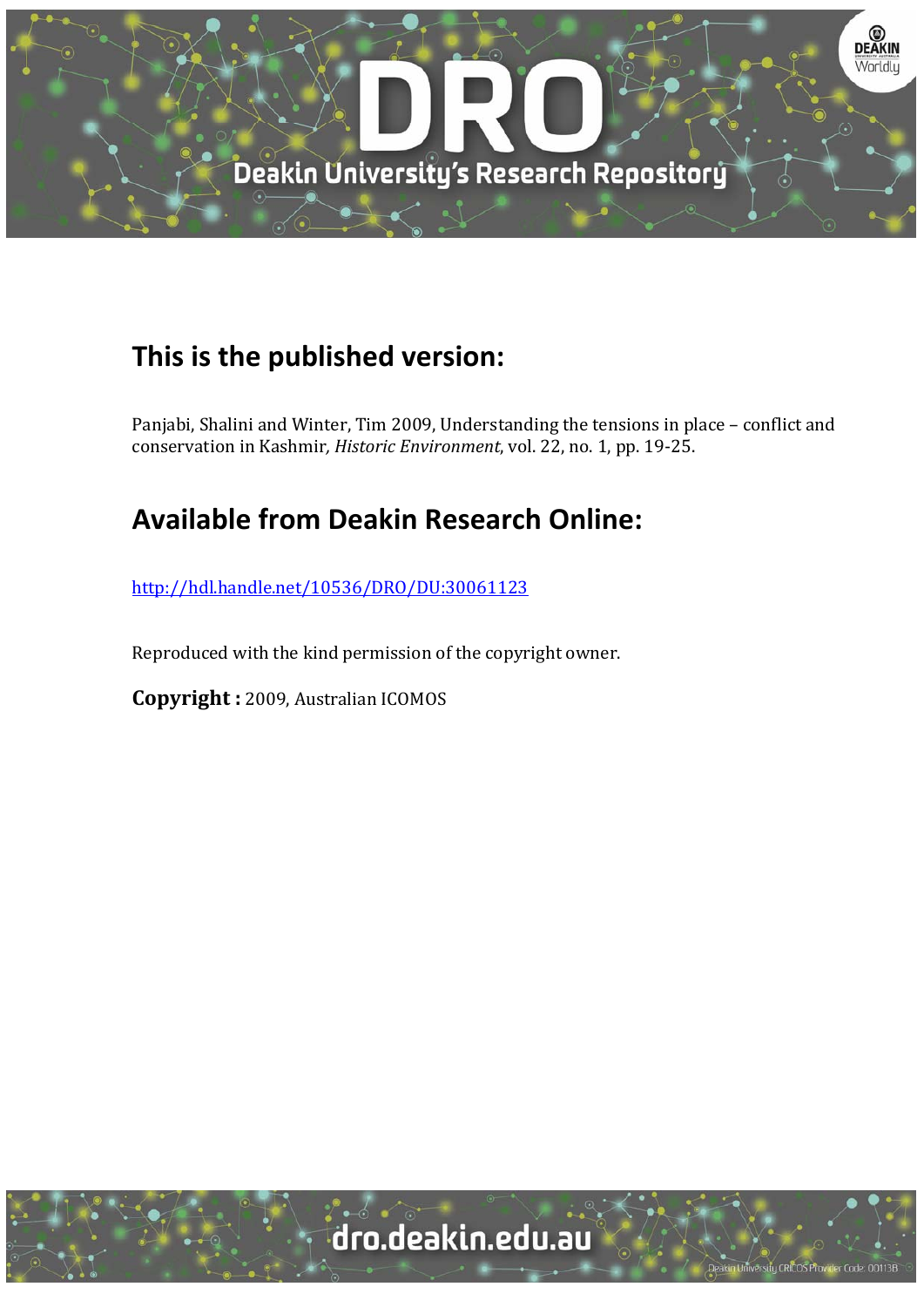# **Understanding the tensions in place: conflict and conservation in Kashmir**

*Shalini Panjabi and Tim Winter*

### **Abstract**

The ongoing evolution of the global heritage movement has been marked by a move away from fabric-centred understandings of heritage, towards a language of 'place', 'values' and 'stakeholders'. Recent initiatives like the 'Vienna Memorandum on Historic Urban Landscapes' and the 'Seoul Declaration on Heritage and the Metropolis in Asia and the Pacific' represent important steps in such directions for managing the heritage of urban environments.

This paper examines these developments in the context of Srinagar, the capital city of Indian administered Kashmir. With the conflict in the region enduring for more than fifteen years, the city - regarded as one of the most important pre-modern urban landscapes in South Asia - has suffered extensive physical damage. Nonetheless, the city remains the cultural and political heart of a wider collective identity rooted in the Kashmir Valley. As such, Srinagar presents a rich example of a city that would strongly benefit from the insights gained from Seoul and Vienna; an approach that recognises how a sense of 'place' arises through an intimate dialogue between the built environment and the socio-cultural context within which it sits. However, as we shall see, a framework oriented around 'values' and 'context' opens up unfamiliar and difficult questions and challenges. If a city like Srinagar is to be discussed in more holistic, less fabric-based terms, the interfaces between heritage and its wider social values, such as cultural sovereignty, multi-culturalism or democracy require far greater attention than they have received to date.

#### **Embracing the complexities of historic urban landcapes**

Recent years have seen a major shift within the world of heritage towards understanding ideas of place, landscape and context. This has meant a departure from just conserving individual buildings, in favour of an appreciation of their values and the social, historical and environmental context within which they sit. Such factors have become pivotal to defining the significance of heritage sites.

Two factors can be identified as the driving forces of this shift: firstly, the expansion of a heritage discourse into ever more complex landscapes, and a gradual recognition of the discordant and competing agendas such environments inevitably deliver; and secondly, the widespread move that has occurred to conceive heritage in less elitist, more democratic terms. As we know, the concept of World Heritage, for example, first emerged in the 1960s as an overwhelmingly 'fabric' based discourse. While the basic premise and concerns of World Heritage have proved relatively robust, concerns about the validity of universalist approaches based purely on expert opinions have continued to grow. In the face of such critiques, there has been a widespread departure from earlier 'top down' models of heritage management in favour of more democratic approaches that valorise concepts like 'stakeholders' or 'values'. These terms reflect a concern for incorporating multiple perspectives, and a plurality of voices. It is now everyday practice for heritage planners to incorporate – and balance – the views of local residents, academics, local businesses, government offices and non-governmental organizations, with the needs of those consuming the heritage: tourists. As a result, the opinions and interests of central government or outside experts are now countered by more localized, everyday perspectives.

This shift from mere buildings to sites, places and landscapes has particular pertinence for our understanding of the role heritage plays in the complex and dynamic environments of cities. Indeed, it has become increasingly apparent that the foundational charters of today's heritage movement are inadequate for dealing with large urban landscapes and the myriad socio-political agendas they support. Accordingly, in recent yeas, two separate initiatives, the Vienna Memorandum of 2005 and the Seoul Declaration of 2007, have attempted to foster a more holistic approach to heritage in urban environments. As the Seoul Declaration states:

Because of the complexity of urban development in metropolitan contexts, new approaches are needed to ensure that heritage outcomes and community needs are effectively integrated into the design and implementation of major development and infrastructure projects. These include the recognition of the underlying economic and strategic planning forces at play, and negotiations based on good understanding of the interests of all parties involved in the planning and decision making process. (Seoul Declaration 2007: 4)

In a similar vein, the Vienna Memorandum declares:

The expanding notion of cultural heritage in particular over the last decade, which includes a broader interpretation leading to recognition of human coexistence with the land and human beings in society, requires new approaches to and methodologies for urban conservation and development in a territorial context. The international charters and recommendations have not yet fully integrated this evolution. (UNESCO 2005: 2)

By approaching heritage in urban landscapes in more holistic terms both documents work towards a language of 'place' narrated through ideas such as 'personality', 'life' or 'emotional quality':

Heritage sites contribute to the life and memory of the metropolitan areas by the diversity of their uses…Alongside with geographical features and the living social ecosystem, cultural heritage contributes strongly to the personality and character of the metropolis. (Seoul Declaration 2007: 1)

Taking into account the emotional connection between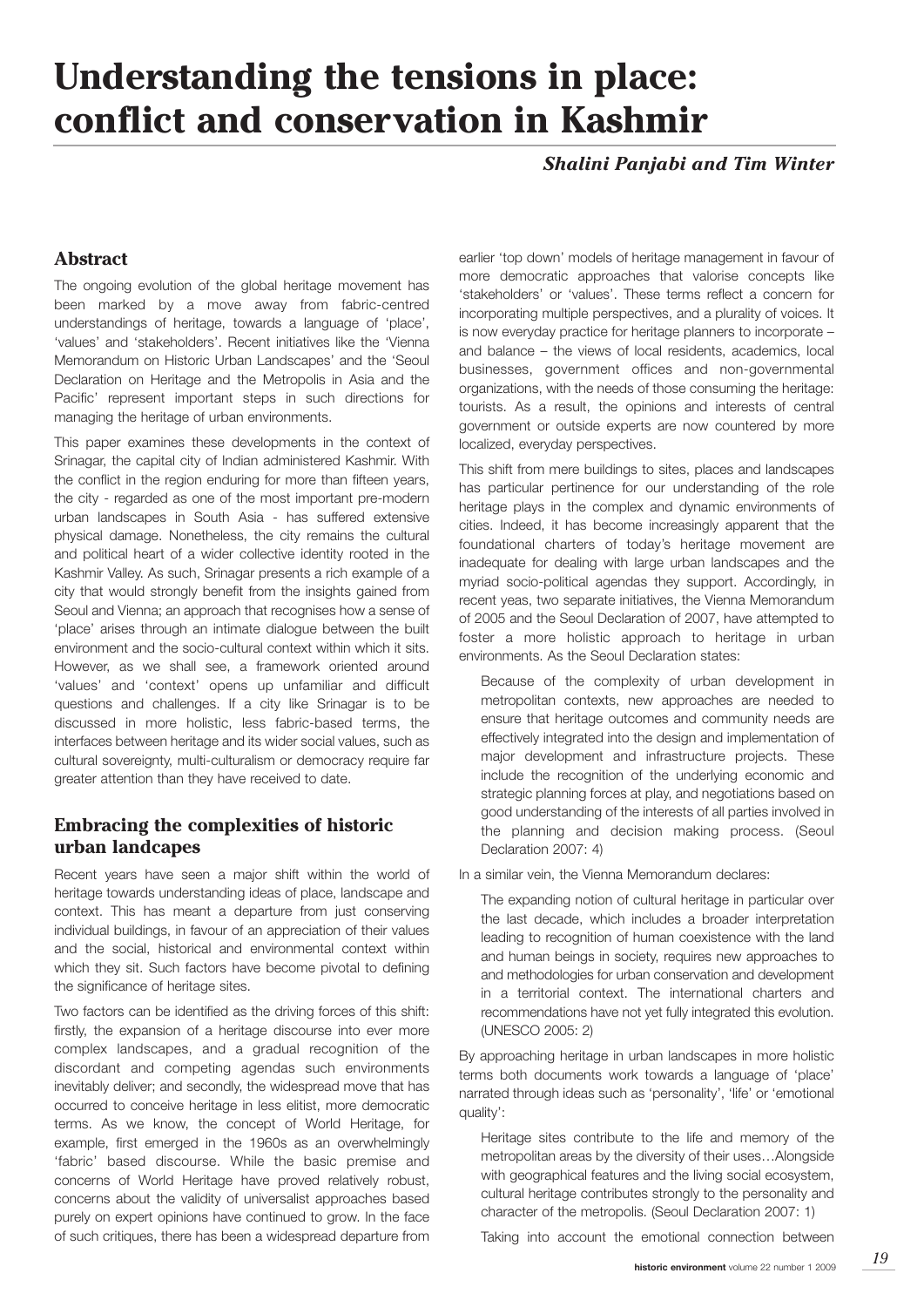human beings and their environment, their sense of place, it is fundamental to guarantee an urban environmental quality of living to contribute to the economic success of a city and to its social and cultural vitality. (UNESCO 2005: 3)

The documents recognise that in order to understand the 'current and past social expressions and developments' which together constitute a 'place' (UNESCO 2005: 2) ideas of conservation need to move away from 'individual architectural or archaeological sites' (Seoul Declaration 2007: 2) towards an awareness of the broader social and political histories of an urban environment. In other words, the shift in emphasis towards understanding urban 'places' as lived spaces and sites of collective identity foregrounds the broader sociocultural and political contexts within which heritage sits. As we shall see shortly, this raises interesting questions and challenges for cities like Srinagar.

This realisation of how places and landscapes are socially realised strongly reflects recent academic debates on the subject, and the emergence of more humanist, phenomenological approaches capable of addressing sociocultural, symbolic and relative values (Rose 1993). By paying greater attention to localised environments, such perspectives have discussed ideas of 'place' in order to read landscapes as variegated and specific social settings. In contrast to earlier conceptions of space as abstract, objective and value neutral, notions of place invoke ideas of meaning, social action and ideologically charged regimes of values. In other words, the notion of place captures a sense of how landscapes are made meaningful, encountered and socially actualised. To illustrate this Tilley states 'place is a centre for action, intention and meaningful concern…fundamental to group and individual identities' (1994: 18). And as Duncan and Duncan remind us, 'the web like character of places and landscapes means that they are capable of sustaining multiple meanings, and that multiple narratives criss-cross and thread through them' (1988: 123).

Not surprisingly, this analytical progression towards spatial multiplicity has also given rise to an understanding of landscapes as inherently political (Macnaghten 1998; Bender 1993; Prazniak and Dirlik 2001). Bender, for example, discusses how certain voices and values pertaining to Stonehenge have been marginalised in the face of institutionalised and hegemonic value systems. She demonstrates how Stonehenge has been encapsulated within certain institutional frameworks, in this case English Heritage, in an attempt to establish a normative historiography which legitimates a particular form of governance and ownership over the land (see Bender 1993 and 1999).

Similarly, in her description of the Acropolis in Athens as a material heritage layered with multiple framings and historical narratives, Yalouri (2001) demonstrates how the need to re/present the site for both national and international tourism has created a tension around the selective presentation of memories and their mode of narration. By discussing the relationship between identity, place and history in terms of memory, Yalouri switches attention to the ways a place like the Acropolis is continually constituted and reconstituted. In this respect, as *lieux de mémoire* (Nora 1998), landscapes conceptually emerge as the medium through which multiple temporalities are simultaneously remembered and forgotten. Yalouri's account thus identifies the complex political web arising from a discourse of heritage attempting to encapsulate intersecting local, national and global memories of place.

Of course, the issues Yalouri, Bender and others raise are most politically and emotionally charged when heritage sites have some association with war, trauma or atrocity. When heritage and the events of war or conflict come together the interface between the two is mediated in one of two ways. Firstly, heritage can be a tool for commemorating past conflicts, a mechanism for prolonging the memory of destruction, suffering or the loss of lives. This invariably takes the form of either custom-built memorials or the preservation of iconic structures that attempt to capture past horrors. But heritage sites can also become associated with war and conflict in a second way: by becoming embroiled in the conflict as it takes place. Among the many places that have been symbolically and/or physically fought over, the Dome of the Rock in Jerusalem and the Babri Masjid in Ayodhya are two notable examples.

To date, these two ways in which episodes of war and conflict, past and present, interface with heritage have been negotiated by conservationists and architects through a fabric based discourse, which, in part, creates a disconnection between the material culture and its immediate social context. In the case of memorials, monuments or preserved structures, these are set aside from the everyday as places to visit. Their symbolic value depends upon being demarcated as depopulated, museumified spaces. The Tuol Sleng Museum in Phnom Penh and the Hiroshima Peace Memorial Museum are vivid examples of this process. For those sites that form part of the contours of a conflict, they do so precisely because they are part of the everyday. To overcome this, the heritage industry imparts a value system that transcends the context of the dispute. Assertions of 'outstanding universal value' remove a heritage site from its immediate context by elevating it to a higher socio-cultural plane. Notions of 'civilisation' or 'humanity' are the tools by which the heritage industry attempts to depoliticise and thus safeguard. The degree to which these attempts succeed or not, has been illustrated in the fate of structures like the Dome of the Rock in Jerusalem or the Buddhas of Bamyan in Afghanistan.

In both cases then, the heritage industry has utilised a scientific, fabric-centred discourse of heritage to isolate and de-contextualise. Indeed, the examples of the Acropolis, Stonehenge, The Bamyan Buddhas, and Tuol Sleng all support the argument presented here that the relationship between heritage and 'difficult' histories has been largely restricted to the construction or preservation of specific, stand-alone sites, whether it be buildings, monuments, engineering structures or archaeological ruins. The language of the Vienna Memorandum and Seoul Declaration, however, clearly calls for greater contextualisation, and a far greater emphasis on viewing heritage as a socio-material relationship. In moving in such directions, these initiatives not only pull heritage into more overtly politicised terrains, but also attempt to do so in the highly complex, dynamic and everyday spaces of cities. As densely populated, historically layered environments, today's cities draw upon their material and social fabric to express a multitude of values - including social equity, multi-culturalism, cosmopolitanism or nation-building. Invariably, it is these very values that define the city as place. If a language of historic urban landscapes is to incorporate such values, then it must embrace and negotiate the challenges that arise when the expression of such values is either being oppressed, denied or is a source of enmity and conflict. These unfamiliar philosophical and logistical challenges are nowhere more apparent than in a 'place' like Srinagar.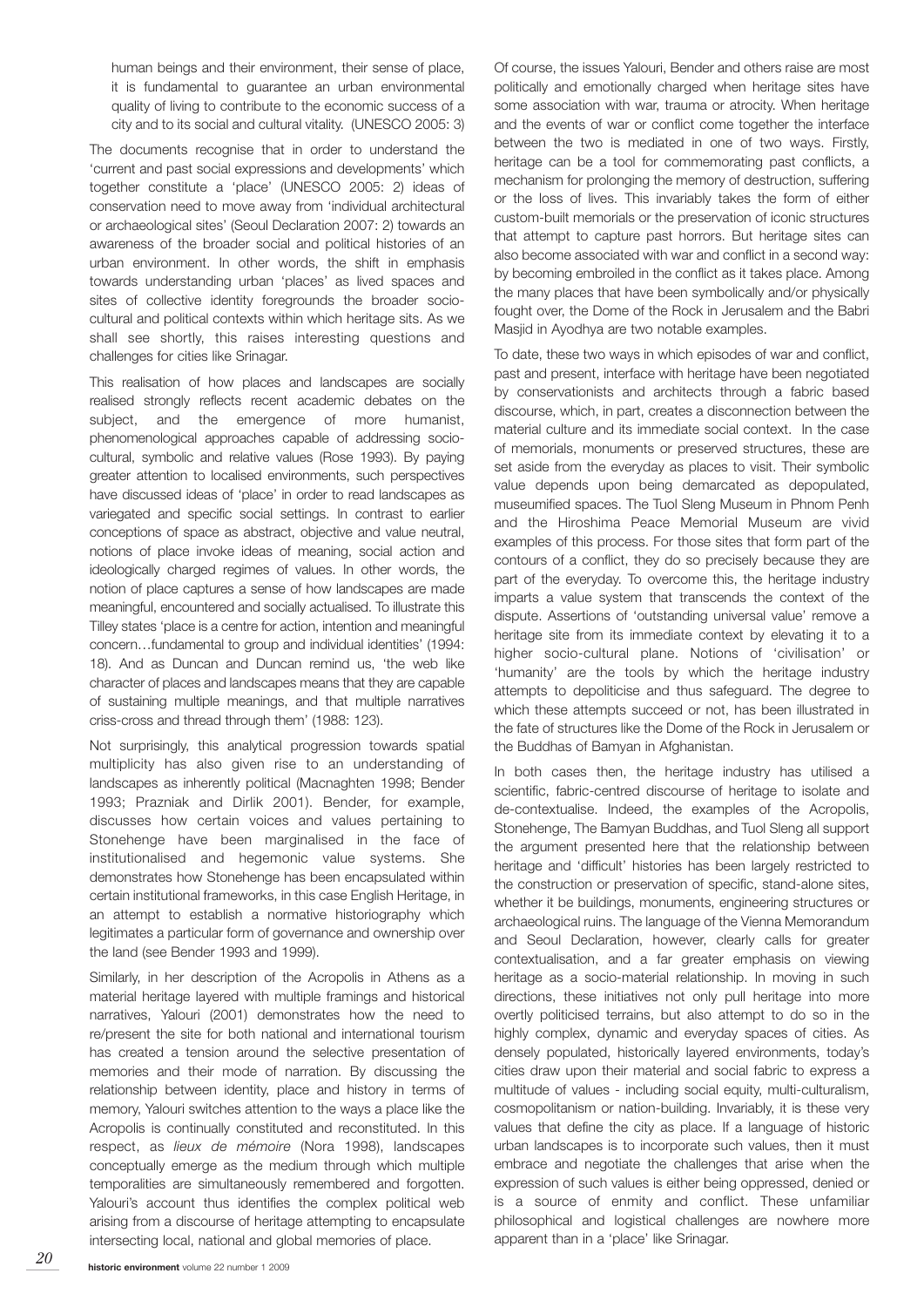#### **Srinagar – 'perhaps the most threatened yet valuable site in india'**

The World Monuments Fund (WMF) has declared the old city of Srinagar as 'perhaps the most threatened yet valuable site in India', placing it on its 2008 List of Most Endangered Sites<sup>1</sup>. As the capital city of Indian administered Kashmir, and the political, economic hub of the Kashmir Valley, Srinagar has a rich and extensive vernacular heritage. Situated in a mountainous valley, and oriented around the Jhelum River and many lakes, most notably the Dal Lake, the city has a unique material culture comprised of houseboats, wooden bridges, mosques, bazaars and hundreds of wooden houses (Figure 1). It is also home to some of the finest and most elaborate Mughal gardens in the region (Khan 2007).

Records indicate that Srinagar has existed as a settlement from at least the third century BC. Not surprisingly, the built environment today reflects a long, complex history of shifting religious, cultural and political influences. Around the time the city was established, Buddhism was being introduced to the Kashmir Valley by Emperor Ashoka. By the end of the fourteenth century Hindu and Buddhist rule came to an end across the Kashmir Valley as the region came under the control of various Muslim leaders, including the Mughal Emperor Akbar. It later came under the influence of the Sikhs and then the Hindus, after the treaty of 1846 between the British and the Dogra rulers of neighbouring Jammu (Zutshi 2003). The Dogra rulers discriminated in various ways against the Muslim populace, and the anger against this rule intensified when the Dogra ruler Hari Singh acceded, under pressure, to India in 1947 – when the country gained independence and was partitioned. With India reneging even on the limited promises of autonomy, and with support from Pakistan, the movement turned violent in 1989. For the next 16 years, the valley was caught in a web of intensive and horrific violence. The situation has been returning to 'normalcy' over the last decade, though the political situation remains largely unchanged.

Srinagar, as a physical space, remains unique in various ways. Set at a high altitude in a mountainous valley, a lot of the architecture of the city is oriented towards either the Jhelum River or one of the lakes. There are wooden bridges and bathing areas (*ghats*) along the river, apart from the numerous old and beautifully crafted houseboats that, while they are a favourite of the tourists, are also home to many residents of the city. The long, joint rows of timber and masonry structures, with their sloping roofs and carved windows and doors, create a cityscape that is quite different from any other. At the crossroads of various civilisations, Srinagar has a rich cultural past that is reflected in its many mosques, shrines, temples, grand houses, gardens and bazaars. As Langenbach states:

Srinagar, and other cities and villages in Kashmir are distinguished today for more than their monumental buildings and archaeological sites –they are unique in the world for their vernacular residential architecture. It is an architecture generated out of a distinctive use of materials and way of building, but in the modern world it is being rapidly displaced by reinforced concrete and other modern materials and systems. (2007: 9)

Located in an area prone to earthquakes, the traditional, vernacular architecture of Srinagar is also noted for its resilience to seismic activity. In describing this earthquake resistant vernacular construction, Langenbach identifies two distinct styles: *taq* and *dhajji dewari*. Although not specifically a Kashmiri term, *taq* refers to a type of buildings that employs a system of ladder-like horizontal timbers bedded into masonry bearing walls. These timbers ensure that the bricks, mud or stones of the walls are held in place and tied into the wooden floors. In contrast, the Persian term *dhajji dewari,* literally meaning 'patch quilt wall', relates to a style of panelled construction comprised of tightly packed wood and masonry (Langenbach, 2007). Characterised by hundreds of structures built from these two construction styles, the 'old city' of Srinagar remains a remarkable example of a large, relatively intact, historic urban landscape. Significantly also, it endures as a dynamic 'living' city. Many of the residences and shops in use today have been inhabited through generations.

It should also be noted that, in other respects, the 'old city' remains similar to other old urban settlements in south Asia. It is a crowded space characterised by narrow, winding lanes and buildings abutting each other, with a mix of residential, commercial and religious structures. The city consists of many *mohallas* (quarters or neighbourhoods), demarcated variously by trades and communities. Some *mohallas* are identified as Shia Muslim or Hindu, for example, and the streets and bazaars are often distinguished by the predominance of one trade like silverware or spices or utensils (Khan, 2007).

Over the last two decades, the fortunes of the old city have

been tied closely with the tumultuous political developments of this period. Since 1990, as noted, the city has been the site of sustained violent conflict. The conflict has still not been resolved, and the Kashmir Valley remains tense with regular incidences of violence. Naturally the preservation of the past is considered a relatively low priority for both residents and officials coping with the everyday challenges of living in a conflict zone. The conflict has involved and affected all sections of society, transforming the physical and socio-economic landscape of the valley. It has been a period of suffering with high levels of violence, stagnation of commercial



activity and deterioration of the *Figure 1: Bridge and Houses Over Jhelum River, (Tim Winter)*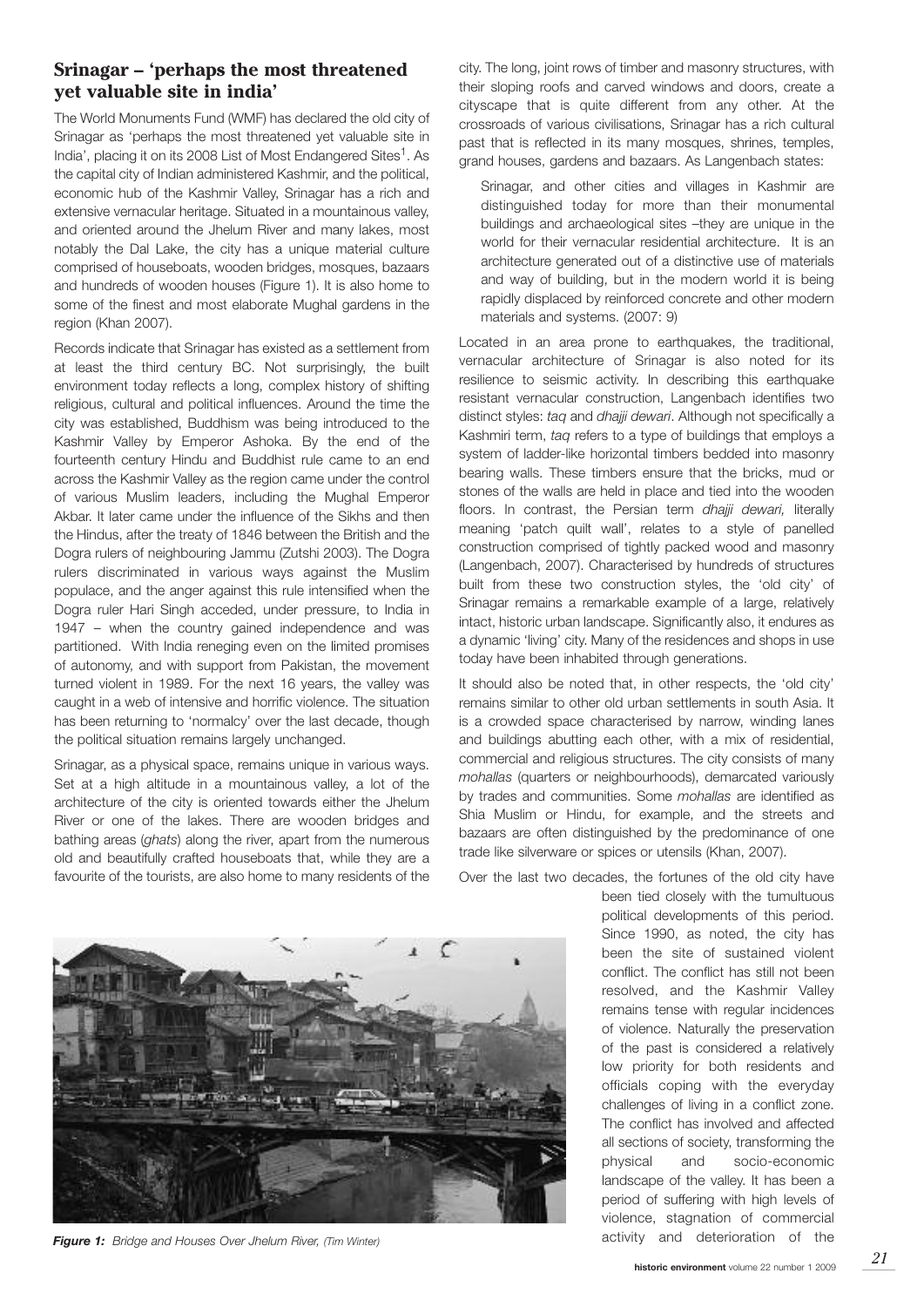

*Figure 2: Abandoned Houses, Srinagar (Tim Winter)*

infrastructure (figure 2). The area that has suffered the most damage is the old city. It was the hub of the separatist movement and the site of various demonstrations and police action – with many structures being damaged in the crossfire.

The social constitution of the old city was affected too, particularly with the exodus of the Hindu minority of Kashmiri Pandits in early 1990. They were a small but influential community, settled in the area for centuries, occupying high positions in the bureaucracy and in educational institutions. Most of them lived in the old city, and some of the most beautiful houses belonged to them. Following a few selected killings and threats issued by Islamic militants in the local press, most Kashmiri Pandits fled the valley over a few weeks. They have not returned as yet, and it is unlikely they ever will. The social fabric of some localities in the old city has thus been irrevocably altered. In the aftermath of the violence, and coupled with other processes of unplanned and haphazard growth that affect cities throughout India, the challenges facing the preservation of heritage in Srinagar are immense. The following three sections outline some of the issues and challenges that, we believe, are pertinent if the city is to be conceived as an historic urban landscape.

#### **Economies of urban renewal**

The ongoing conflict has had a paradoxical impact on the architecture of the old city, with some areas being destroyed while others have actually been preserved by the war. The political and economic isolation of the region since the early 1990s has meant Srinagar has not witnessed the

modernization and 'concretization' that has become commonplace in other Indian cities. However, this isolation, along with the ongoing conflict and resultant economic 'poverty' has also meant the old city lies in a bad state of disrepair with hundreds of buildings literally crumbling away. The civic infrastructure too has been neglected through this period, and the river and the lakes need to be urgently revived. The reclamation of waterways has also occurred at a more rapid pace, and with roads being built over canals it becomes a challenge to interpret the overall layout of the city today.

The realignment has led both to the development of new routes and the closure of old ones. This especially affects traders whose markets or areas have declined as the commercial centre has shifted elsewhere. The goldsmiths and traders of Saraf Kadal, a neighbourhood of the old city, where the Royal Mint was located in the fifteenth century can be cited as an example of such problems. It was an area that became known for the crafting of fine jewellery, and thus emerged as the main gold market of the Kashmir Valley. However, the area began to decline after the filling-in of the Nallah Mar canal in the 1970s. By changing the flows of people and commerce within the neighbourhood, this event eventually had a detrimental impact on family businesses, resulting in many goldsmiths closing and moving away (Malik 2007). Not surprisingly, such industries have further declined during the period of violence. The revival of jewellery making in this area is thus one example of an initiative activity that can achieve a number of goals. Firstly, by connecting with the collective memory of the neighbourhood, it will create valuable spatial-cultural continuities. Secondly, it will provide economic securities at the critical family level. And finally, such economic flows will provide the essential financial resources within the community that can be channelled into the maintenance and restoration of the architectural fabric. In addition, other handicrafts like brassware and woodcarving too have declined. A program of revival would aid communities and neighbourhoods, by directly increasing their earning capacity and by encouraging tourism. Tourism has been critical to the economy of the region through the last century. The challenge is to develop tourism in the old city of Srinagar, through a focus on its vernacular architecture and craft traditions.

Understandably, given the conflict and poverty levels, the renovation of old structures and styles of construction is not a key priority for the residents of Srinagar today. In fact as we shall see shortly, traditional wooden housing has become associated with poverty and the suppressed development caused by the years of violence in the region. Rather than



*Figure 3: Residents of Housing on Jhelum River (Tim Winter)*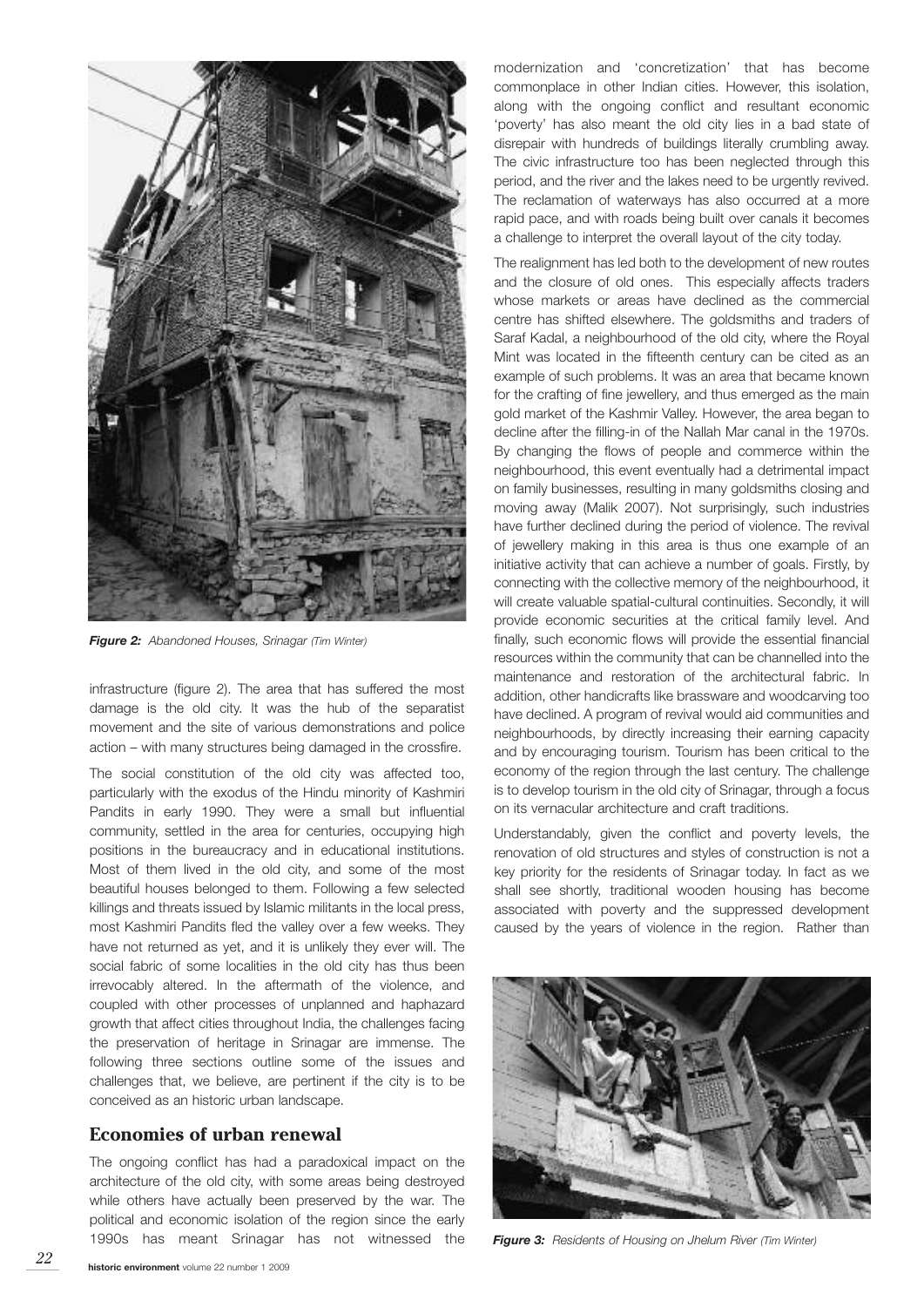perceiving localised 'development' as a force that threatens the traditional structures of the urban environment, a conservation paradigm is required that carefully interweaves economic and commercial revival with the regeneration of the city's neighbourhoods. Understanding the connections between localised cultures of commerce and trade, traditional architectural forms and the socio-ethnic complexities of each neighbourhood needs to be at the heart of a conservation approach oriented towards ideas of place (figure 3).

#### **Empowering community governance**

Rowlands and Butler (2007) suggest that greater attention needs to be given to the value of seeing local communities as the 'curators' of their conflict transformation environment. This has particular pertinence to Srinagar where a concern for preserving the city's traditional residential architecture can be integrated into other humanitarian initiatives that prioritise 'community driven reconstruction' (CDR). The reconstruction of housing can be promoted as a precipitator to a revival in trust and dialogue between communities. One of the key challenges however, is cultivating a heritage consciousness within the city, particularly towards the crumbling, wooden architecture (Figure 4). There are few, if any, civic institutions that have the resources or expertise to create crosscommunity awareness concerning such issues.

More recently, a number of small groups, operating under the umbrella organisation Sheher-e-Khas Welfare Development Coordination Committee, have called for the old city to be referred to as *sheher-e-khas*, roughly translated as 'special city'. This is in response to media reports referring to 'downtown' Srinagar. The Sheher-e-Khas Committee suggests that the old city has been deliberately neglected by the



**Figure 4:** Local Tradesman, *Srinagar* (Tim Winter) **possess** these old houses.

government, as it was the space from which the calls for Kashmiri sovereignty emerged most strongly. They would like to highlight instead its position for centuries as the 'nervecentre' of Kashmiri culture, business and artistry. Though there has not been much discussion on this so far, the nomenclature *sheher-e-khas* is indicative of a desire to reclaim the space as their own heritage (Greater Kashmir 2007; Kashmir Observer 2007). The name has a particular resonance: while 'sheher' is the most common Urdu/Hindi term for a city, the suffix 'e-khas' immediately brings to mind the special chambers for receiving nobles, Diwan-e-khas, familiar to Mughal forts across north India. Clearly then, while such organisations can play a productive role in promoting the cultural values of the city among communities, ideas of community driven heritage programmes will be inevitably infused with the political complexities and sensitivities of the region.

The occupation by the armed forces of many historical structures, including the prominent Mughal fort of Hari Parbat in the heart of Srinagar, is strongly resented by Kashmiris. It has also precluded the possibility of participation by the people in any conservation efforts. The long simmering resentment against the army's overwhelming presence in the valley, leads to situations today where attempts by the army to forge some links with the community are rejected. This was apparent in the strong opposition to the Army undertaking repair and restoration of temples and mosques across the valley. The proposed project was named 'Operation Sadbhavana (Goodwill)', but was opposed by many people in the valley – most prominently by religious leaders, separatists and human rights activists – as a hollow attempt to cover up for its rights abuses (Swami 2002). The Grand Mufti of Kashmir even issued a Fatwa for the Army to halt these efforts, and the army called off its programme (Ahmad 2007; BBC News 2007; The Tribune 2007).

Indeed to date there has been little involvement of Kashmiris in even the small efforts at conservation undertaken by the Indian government and its armed forces. The Vienna Memorandum clearly advocates 'a vision on the city as a whole with forwardlooking action on the part of decision-makers, and a dialogue with the other actors and stakeholders involved' (2005: 3). Such an approach seems particularly appropriate for the layered socio-cultural histories of Srinagar. However, in a situation of continued conflict and tension, there are real challenges in undertaking such dialogues. With an ever-shifting political landscape and a multitude of voices, whose position should be privileged is a question that will need to be confronted in some way. Moreover, how can calls for restoration and preservation be made relevant to a population living in a conflict zone, struggling to lead a 'normal' life?

### **The materialities of aspiration**

There is nostalgia in Kashmir today for a time when different communities lived together harmoniously. The loss of the Kashmiri Pandits is bemoaned in various ways; it is a loss of a way of life as remembered. This also gets intertwined with a general sense of despair and sorrow in the valley, and is seen by the Kashmiris as an indication of troubled times. However, concurrently all the residents of the city also feel a need to begin rebuilding their lives. The rows of abandoned, dilapidated Pandit houses, unlikely to be ever reoccupied by their owners, are a poignant sight, and to many in Srinagar the continuous reminder is also painful. Coupled with the shortage of housing space in the old city, this results in the desire to reclaim and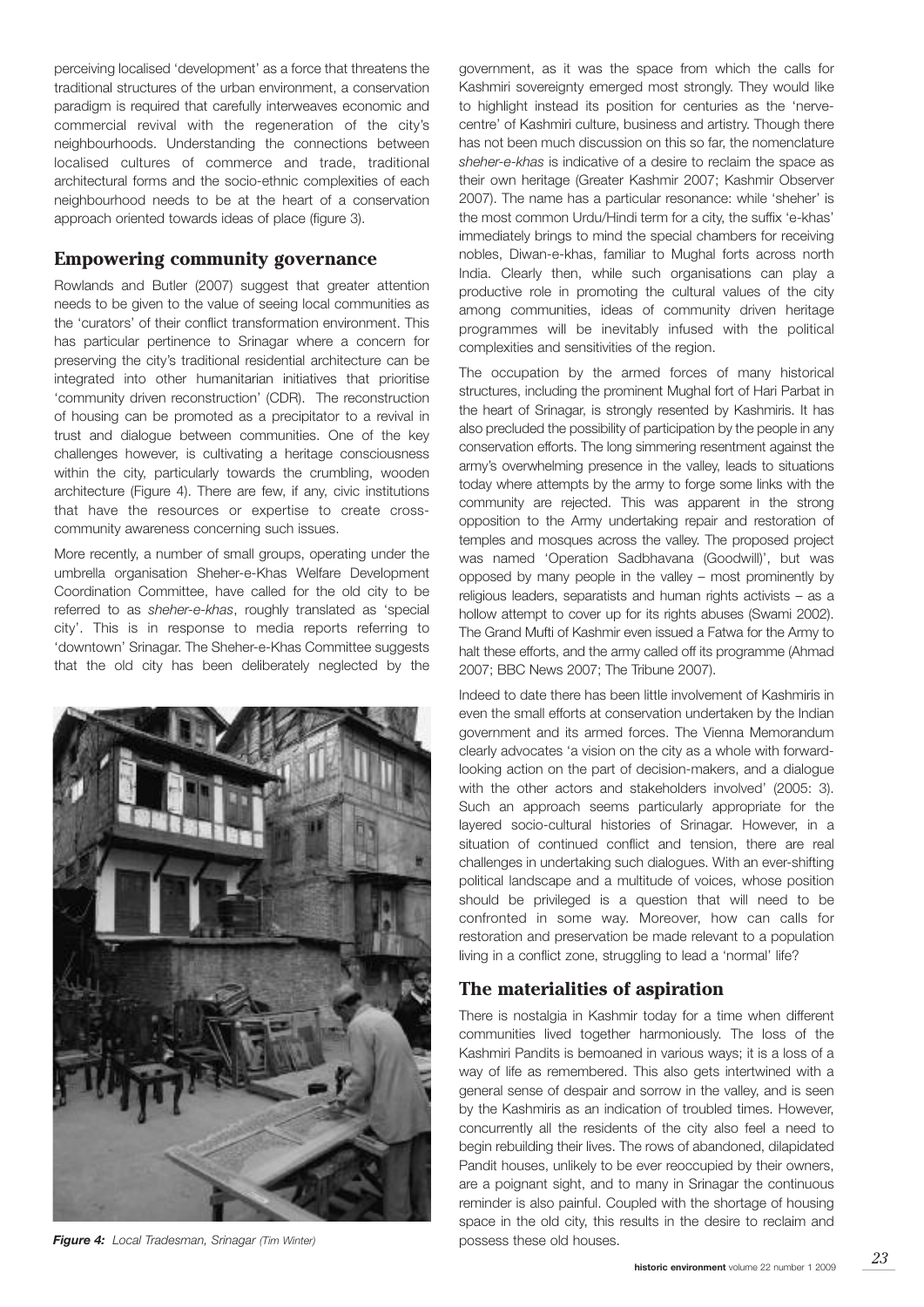The need to now move on and rebuild lives is constantly expressed. The consciousness of what the conflict has 'cost' is made more acute by the rapid development that has taken place in India over the last twenty years; an economic curve that has physically and socially transformed many cities. There is a strong desire now to catch up, and go the way these cities have gone – with shopping malls, concrete houses, and industries. Regeneration and modernisation thus leads to another set of challenges. If these aspirations are to be respected, if Srinagar is seen as



*Figure 6: Jalali Haveli, Private Residence (Tim Winter)*

a 'place' inextricably tied to the dreams and hopes of its residents, then any heritage policy will have to contend with these shifting needs.

Given that the violence has created a period of developmental incubation, Srinagar today represents a rare example in the subcontinent of a pre-modern city that has not been overcome by concrete and steel. But with stability new conflicts arise, and old ones raise their head again. It is clear that while violent conflict has impacted the city in various ways, it is not the only reason for the neglect of Srinagar's traditional architecture. Many of the issues around the conservation of Srinagar's 'old city' are not very different from those facing other old city centres across India. Much of the vernacular architecture was allowed to go to ruin in the decades preceding the conflict. In some case structures were rebuilt in new styles, with encroachments rarely policed. The lack of urban planning is a familiar story throughout India, as is the aspiration to renovate houses or shops using new or 'modern' materials. Invariably there is a strong desire to replace wood and masonry with concrete, steel and glass (figure 5). In semiotic terms, the 'traditional old' is equated with 'poor' and 'backward'. Not surprisingly, there are also logistical problems with materials not being available and skills in various crafts having been lost. To cite one example, the owner of the Jalali Haveli, a Persian style

grand mansion located near the old city, is currently unable to secure the craftsman capable of repairing the intricate woodwork of the windows (Figure 6).

In essence then, the situation in Srinagar today is characterised by two distinct and divergent trends. On the one hand there is a desire for maintaining the unique political and cultural identity of the city and the Kashmir Valley. At the same time however, there is a widespread desire for economic and social mobility – for modernisation and a sense of inclusion in the wealth and prosperity enjoyed elsewhere in India. Any understanding of Srinagar as an *Historic Urban Landscape* needs to account for, and negotiate, such competing forces.

#### **Conclusion**

The Vienna Memorandum and Seoul Declaration represent major steps towards developing heritage policies that are capable of conceiving historic urban environments in more holistic terms. As we have seen both frameworks advocate a shift towards a language of 'place' and a recognition of the need to understand the broader socio-cultural and political histories of an urban landscape. It has been suggested here that such approaches open up both opportunities and challenges. While it has long been recognised that places have 'character', the formal introduction of such ideas into policy

> frameworks raises interesting and difficult questions. To illustrate this, this paper has examined the historic city of Srinagar, Kashmir. For many of the city's residents, their immediate surroundings have become a 'place' intimately associated with feelings of frustration, anger and the sadness caused by nearly two decades of violence. Not surprisingly then, the city's historic architecture is enmeshed in a series of divergent cultural, economic and political aspirations.

> The distinct cultural identity of Srinagar and its pivotal role within the history of the Kashmir Valley reaffirms the value of establishing a heritage discourse that captures the 'character' and 'life' of its urban



*Figure 5: Modern and Traditional Residential Structures (Tim Winter)* environment. In considering such an